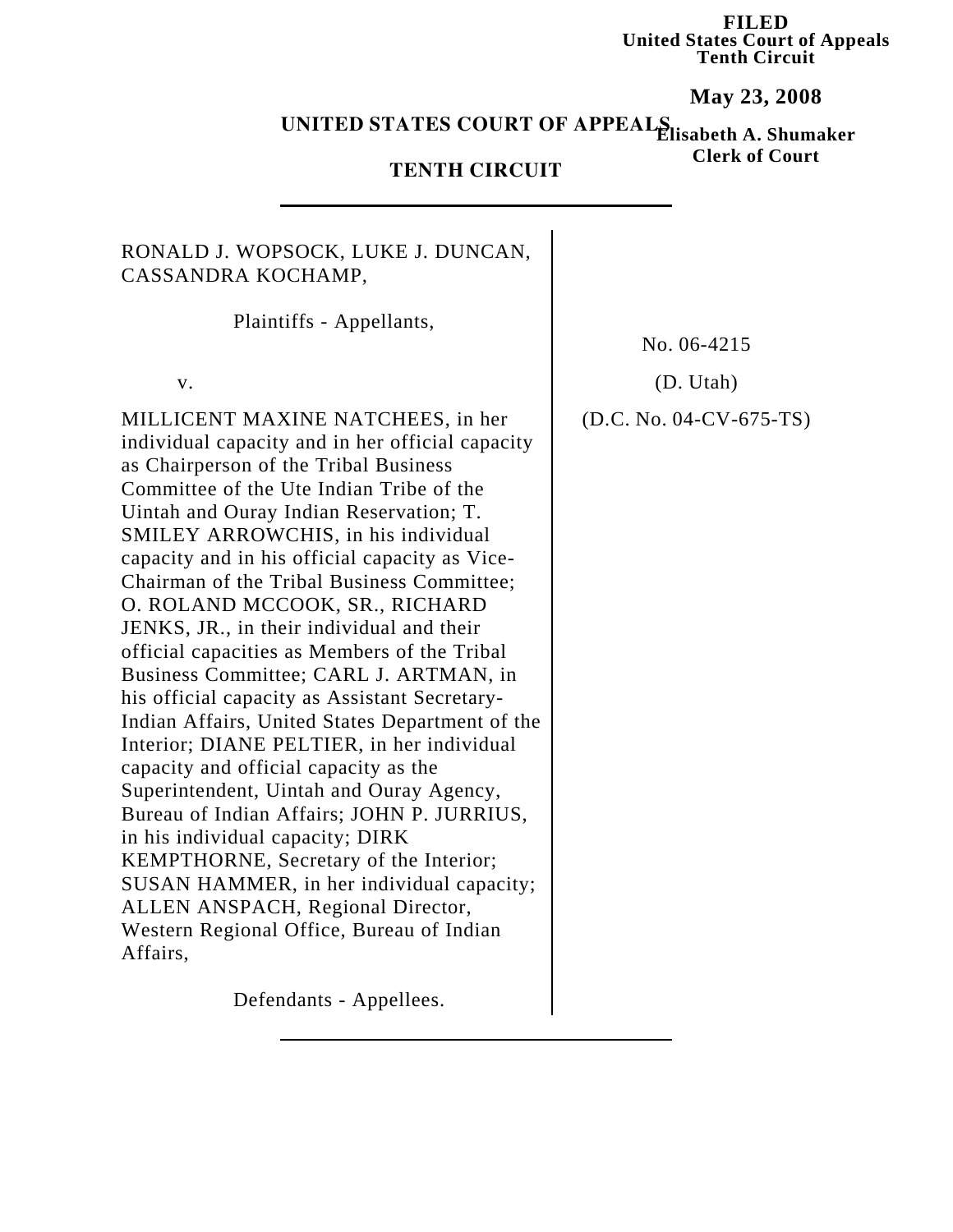### **ORDER AND JUDGMENT**\*

Before **MURPHY**, **HARTZ**, and **HOLMES**, Circuit Judges.

### **I. Introduction**

This case centers on a dispute over the membership on the Business Committee<sup>1</sup> of the Ute Indian Tribe of the Uintah and Ouray Reservation and the financial management of the Tribe's assets. Ronald Wopsock, Luke Duncan and Cassandra Kochamp,<sup>2</sup> enrolled members of the Ute Indian Tribe, filed an eightcount complaint in United States District Court for the District of Utah against various private parties and tribal and federal officials. The plaintiffs allege two ordinances passed by the Business Committee impermissibly amended the Tribe's constitution, giving rise to various federal claims. The first amended complaint alleged, *inter alia*, violations of the Indian Reorganization Act (IRA) and conspiracy to violate plaintiffs' civil rights. The district court dismissed all

<sup>\*</sup> This order and judgment is not binding precedent except under the doctrines of law of the case, res judicata, and collateral estoppel. It may be cited, however, for its persuasive value consistent with Fed. R. App. P. 32.1 and 10th Cir. R. 32.1.

<sup>&</sup>lt;sup>1</sup>The Business Committee is the Tribe's governing body.

 $2$ Kochamp was substituted for plaintiff Mary Carol Jenkins several months after the suit's inception after Jenkins requested to withdraw. The court accordingly dismissed all of Jenkins' claims without prejudice. The claims previously asserted by Jenkins were later reinstated on Kochamp's behalf.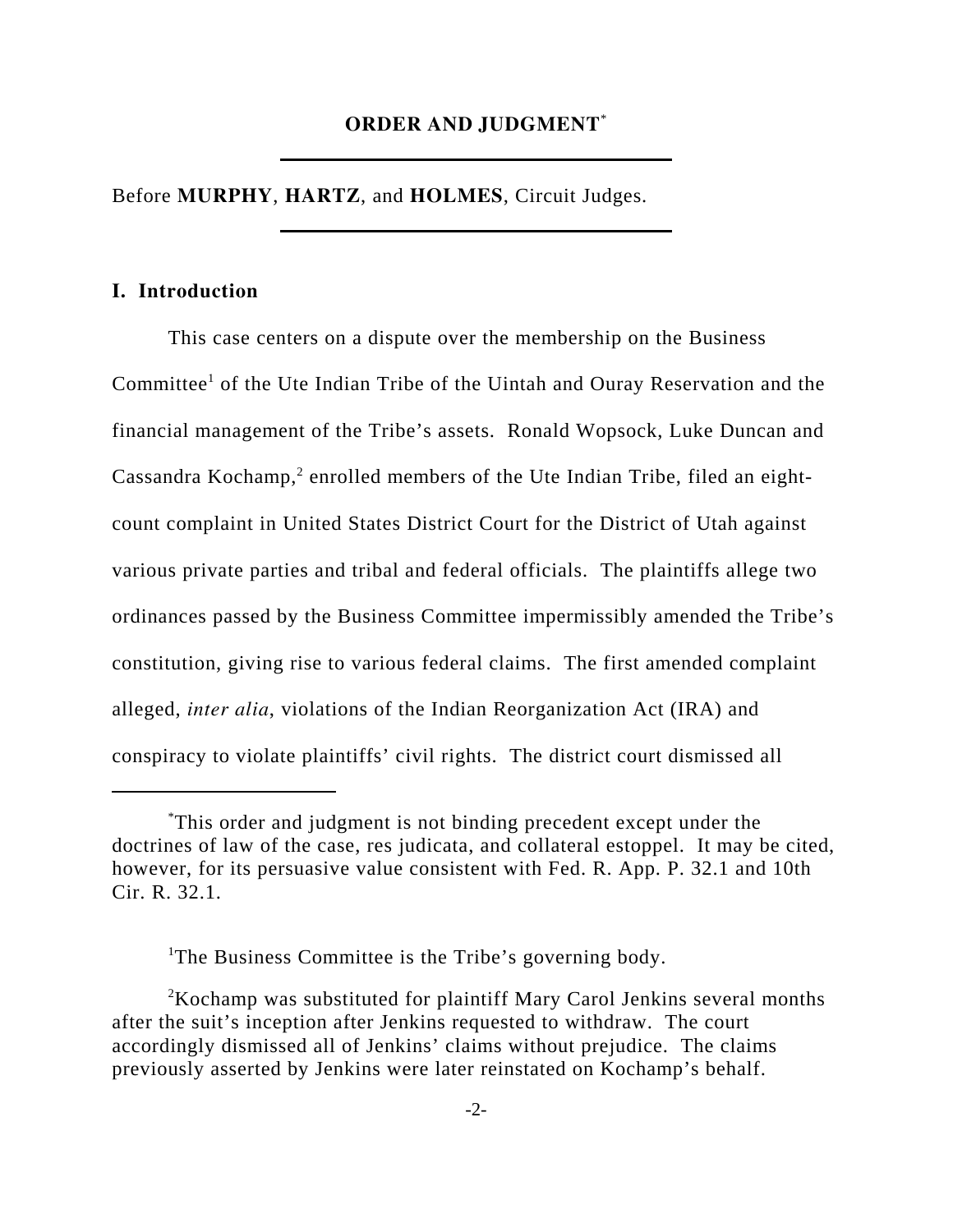claims and denied the plaintiffs' motion to amend their complaint. Exercising jurisdiction pursuant to 28 U.S.C. § 1291, this court **AFFIRMS** the judgment of the district court. We hold the plaintiffs' IRA claims are barred by sovereign immunity and the plaintiffs failed to state a claim under the civil rights conspiracy statutes. We further hold the district court did not abuse its discretion in denying the motion to amend the complaint.

## **II. Background**

The Ute Tribe was organized under a constitution and bylaws adopted pursuant to the IRA. The IRA, passed in 1934, gives Indian tribes the right to organize pursuant to a constitution and bylaws that become effective when ratified by the tribal members in an election authorized and called by the Secretary of the Interior (Secretary) and subsequently approved by the Secretary. 25 U.S.C. § 476(a), (1)-(2). The Secretary is required to hold an election after she receives a tribal request for an election to adopt, revoke or amend a constitution or bylaws. *Id.*  $\S$  476(a)-(c)(1). The IRA was intended to limit the control of the Bureau of Indian Affairs (BIA) over the federally recognized Indian tribes, which at that time was nearly absolute. *Morton v. Mancari*, 417 U.S. 535, 542-43 (1974). It was designed "to strengthen tribal government while continuing [an] active role for the BIA." *Id*. at 543. In 1988, the IRA was amended to require the Secretary to call a tribally requested election within a certain amount

-3-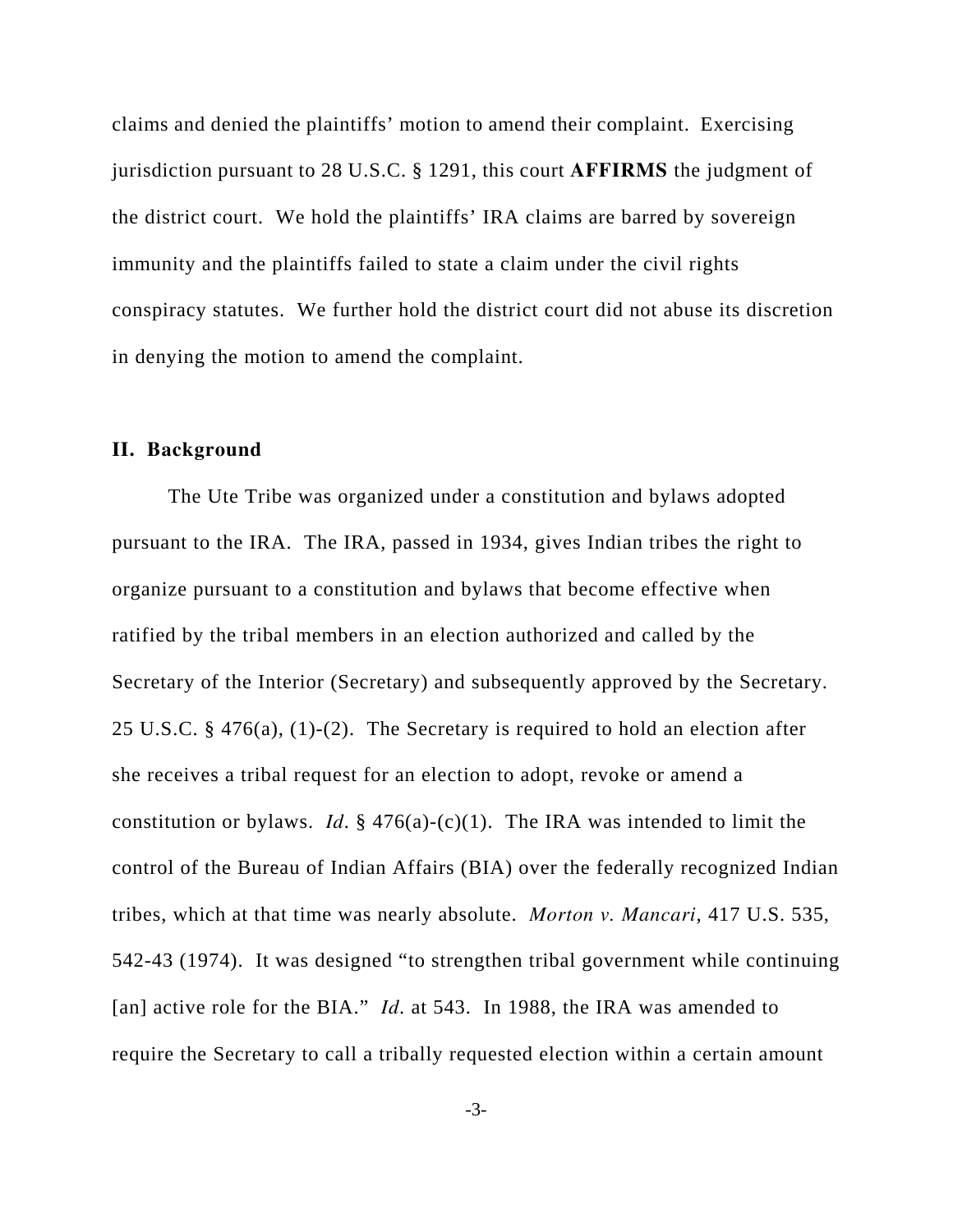of time.3 25 U.S.C. § 476(c)(1); S. Rep. 100-577, at 2 (1988), *as reprinted in* 1988 U.S.C.C.A.N. 3908, 3909. In addition, after the passage of the 1988 amendments, the Secretary is only permitted to disapprove of a duly passed tribal constitution or amendment if it is found in violation of applicable law. 25 U.S.C. § 476(d)(1); S. Rep. 100-577, at 2 (1988), *as reprinted in* 1988 U.S.C.C.A.N. 3908, 3909.

Wopsock and Duncan were members of the Business Committee when the Tribe entered into a financial consulting agreement with defendant John Jurrius. Wopsock and Duncan became dissatisfied with Jurrius' management of the Tribe's assets. Wopsock and Duncan filed an action in United States District Court for the District of Utah against the BIA, alleging violations of statutes governing the management of tribal assets and a general breach of trust claim for failure to intervene and investigate the management of the Tribe's assets.<sup>4</sup>

<sup>&</sup>lt;sup>3</sup>The 1988 amendments were passed in response to a case in which a tribe alleged the Secretary had withheld authorization for a tribal election until the tribe's draft constitution had been modified as suggested by the BIA. S. Rep. 100-577, at 2 (1988), *as reprinted in* 1988 U.S.C.C.A.N. 3908, 3909.

<sup>&</sup>lt;sup>4</sup>The district court dismissed the suit for lack of subject matter jurisdiction, concluding none of the statutes pleaded by plaintiffs provided a private right of action against the United States and the plaintiffs' claims were not ripe under the Administrative Procedure Act (APA). The district court's decision was affirmed by this court in an unpublished opinion for failure to provide documents that control the resolution of the issues on appeal in the appendix. *Wopsock v. Nordwall*, 180 F. App'x 6, 9 (10th Cir. 2006) (unpublished).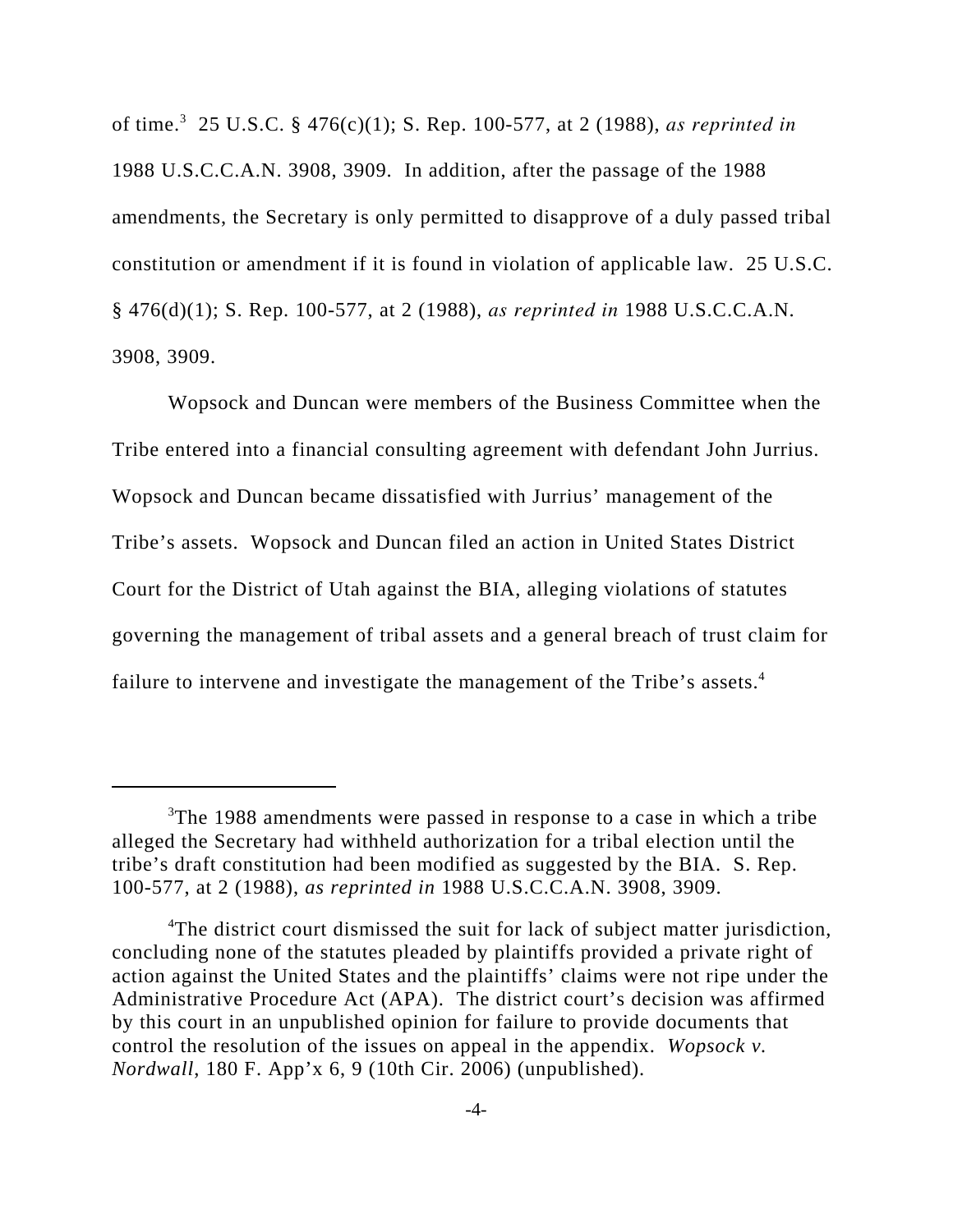Shortly after the initiation of the lawsuit, the Business Committee passed two resolutions expelling Wopsock and Duncan from the Committee. The Business Committee explained in the resolution effectuating the expulsions that its actions were taken in response to the lawsuit filed by the plaintiffs. After expelling Wopsock and Duncan, the Business Committee enacted Ordinance 03-002, which barred any member who had been expelled from the Business Committee from running as a candidate for the Committee for a period of four years. Later, in response to a petition to recall Business Committee Chairperson Millicent Maxine Natchees, the Committee enacted Ordinance 03-004, which imposed additional procedural requirements on recall petitions and effectively quashed the attempt to recall Natchees.

BIA Superintendent Chester Mills approved Ordinance 03-002 and Ordinance 03-004 (Ordinances) shortly after their passage. The plaintiffs filed an appeal of the approval with the Western Regional Director of the BIA, Wayne Nordwall. Before Nordwall acted, Mills received a letter from Natchees requesting he vacate his approval of the Ordinances because the Committee had concluded BIA approval was not needed. Nordwall, after considering the letter, agreed the Ordinances did not require BIA approval and Mills' approval had no effect on their validity. Furthermore, he noted that although the BIA had previously approved election ordinances, it would no longer do so. Mills then

-5-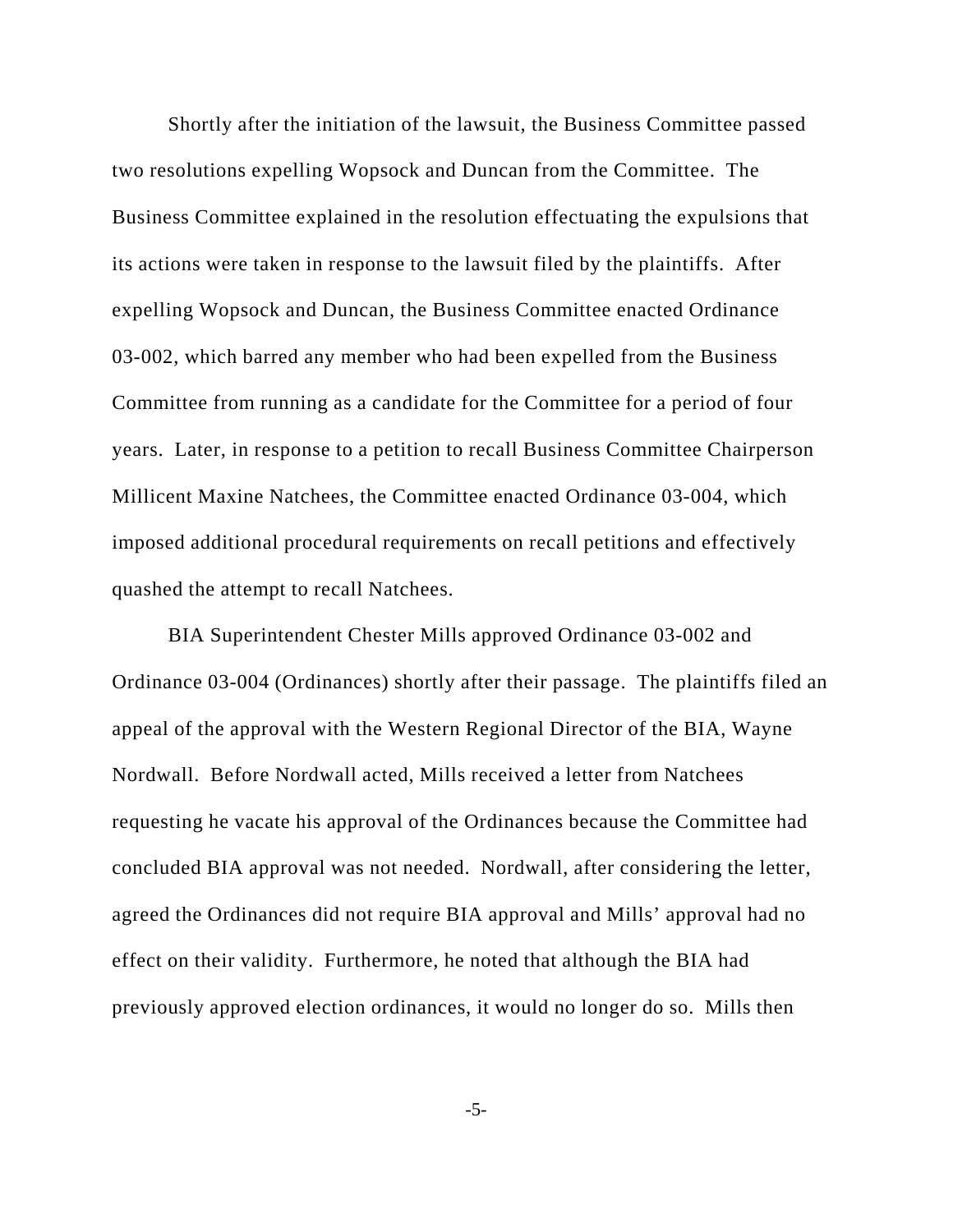informed the Business Committee that he was vacating his approval of the Ordinances.

Nordwall dismissed the plaintiffs' appeals of Mills' approval of the Ordinances on the grounds that the Tribe had sole authority over the Ordinances and Mills' approval had no effect. The plaintiffs appealed that dismissal to the Interior Board of Indian Appeals (IBIA). Before the IBIA reached a conclusion, the plaintiffs filed the instant suit in United States District Court for the District of Utah.<sup>5</sup> The suit named as defendants the members of the Business Committee who participated in the expulsion, including Chairperson Natchees (tribal defendants); Jurrius and Susan Hammer<sup>6</sup> (private defendants); and various Department of Interior officials, including the Secretary, Mills and Nordwall (federal defendants).

The plaintiffs brought eight counts in their first amended complaint. Counts 1 and 2 alleged the tribal defendants violated the IRA in passing the Ordinances. 25 U.S.C. § 476. Counts 3 and 4 alleged Mills and Nordwall violated the IRA by failing to disapprove the Ordinances. Count 5 alleged breach

6 Hammer was Jurrius' business associate.

<sup>&</sup>lt;sup>5</sup>After the district court entered judgment in this case, the Interior Board of Indian Affairs (IBIA) dismissed the plaintiffs' appeals. The IBIA concluded Nordwall's withdrawal of Bureau of Indian Affairs (BIA) approval of the Ordinances rendered the appeal moot. *Wopsock v. W. Reg'l Dir.*, 42 I.B.I.A. 117, 121 (2006) (Ordinance No. 03-002); *Jenkins v. W. Reg'l Dir.*, 42 I.B.I.A. 106, 111 (2006) (Ordinance No. 03-004).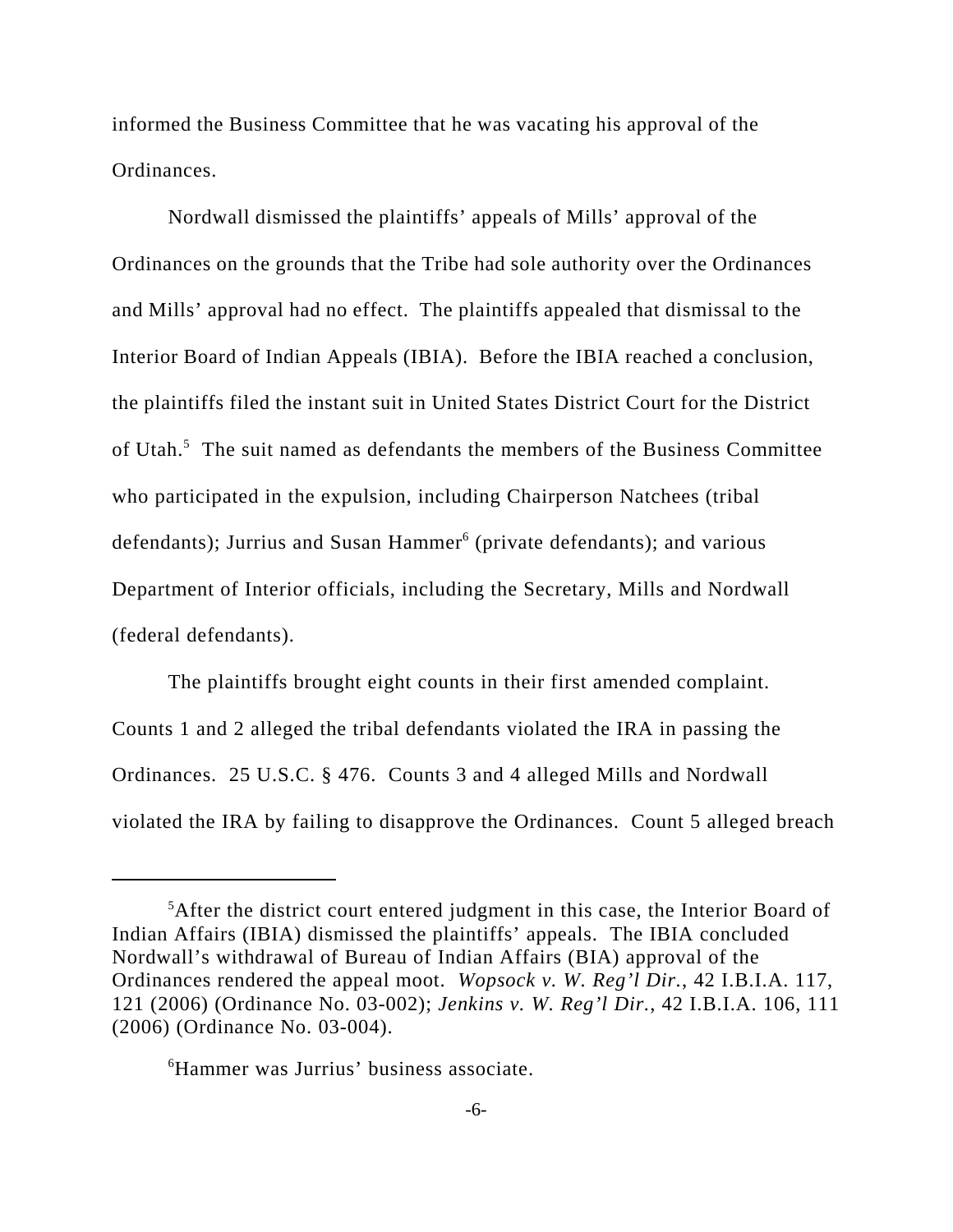of fiduciary duty by the federal defendants for continuing to carry on governmentto-government relations with the Business Committee and a violation of the Indian Civil Rights Act. Count 6 alleged a breach of fiduciary duty by Mills and Nordwall for a conflict of interest. Count 7 alleged a *Bivens* action against Mills and Nordwall. Count 8 alleged a violation of 42 U.S.C. § 1985(3), which provides a cause of action against individuals who conspire to violate a person's civil rights, against Mills, Nordwall, Jurrius, Hammer and the tribal defendants. The plaintiffs sought a variety of declaratory, monetary and injunctive relief.

In the district court, the plaintiffs sought a temporary restraining order or a preliminary injunction to prevent the tribal defendants from enforcing Ordinance 03-002 and to permit Wopsock and Duncan to run for Business Committee seats in the upcoming election. The district court denied the request and the plaintiffs appealed to this court. In an unpublished order, this court held that we lacked jurisdiction over the appeal and transferred the appeal to the Federal Circuit because 28 U.S.C. § 1295 provides the Federal Circuit with exclusive jurisdiction over appeals where, as here, the district court's jurisdiction was based in whole or in part on the Little Tucker Act, 28 U.S.C. § 1346. *Wopsock v. Natchees*, No. 05-4033 (10th Cir. Mar. 25, 2005) (transfer order). The Federal Circuit denied the plaintiffs' motion for an injunction pending appeal. The tribal election was held before the Federal Circuit ruled on the merits and the appeal was dismissed as moot. *Wopsock v. Natchees*, 454 F.3d 1327, 1330 (Fed. Cir. 2006).

-7-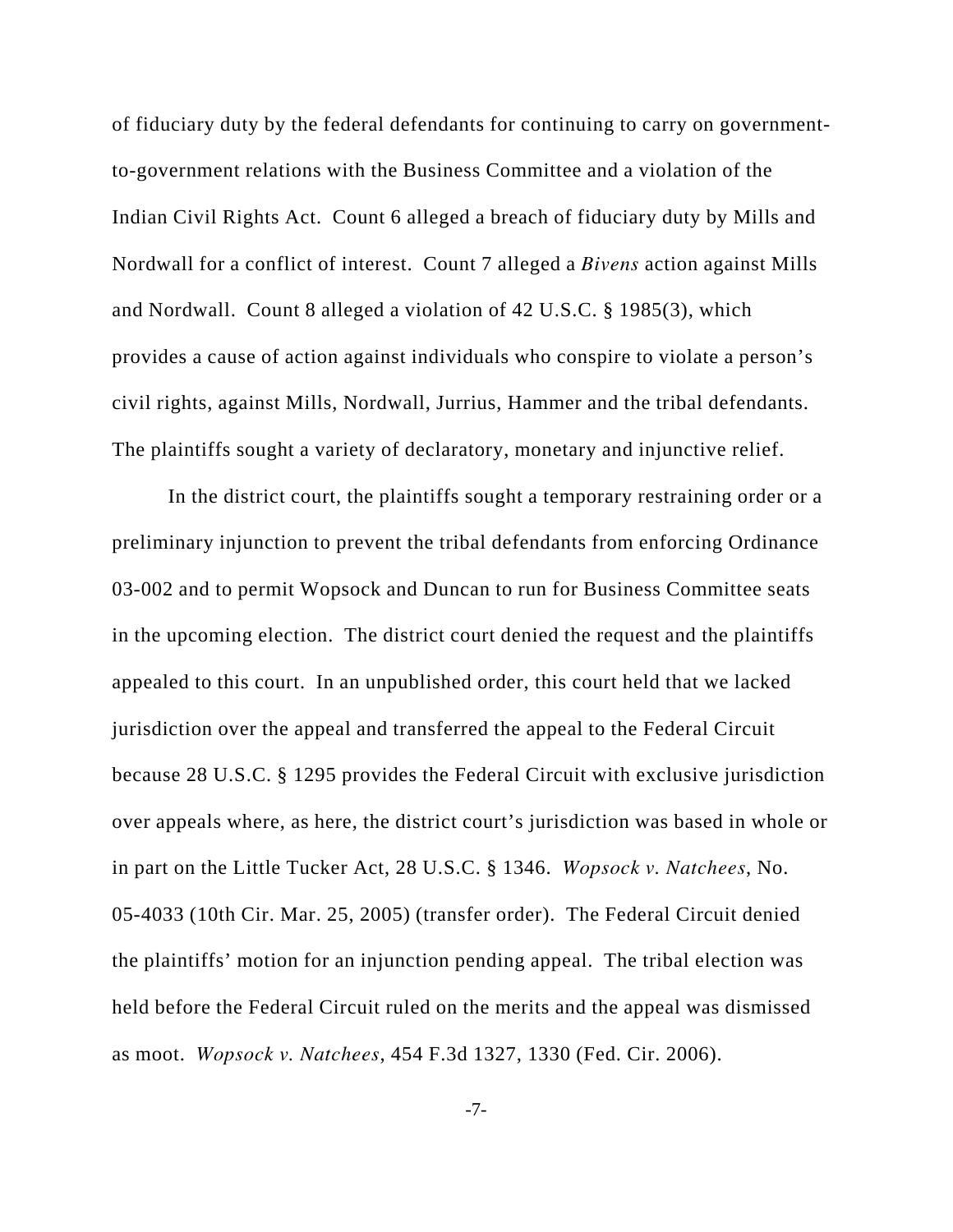The defendants then filed motions to dismiss and a motion for summary judgment in the district court. The day before the district court's planned hearing on the merits of the motions, and after the completion of briefing by all parties, the plaintiffs filed a motion to amend their first amended complaint pursuant to Federal Rule of Civil Procedure 15(a)(2). The proposed second amended complaint would include allegations showing tribal remedies were exhausted, allegations of class-based animus, a new cause of action under 42 U.S.C. § 1985(2) alleging conspiracy to retaliate against plaintiffs for filing a federal lawsuit, and a new cause of action under 42 U.S.C. § 1986 for failing to exercise authority to prevent a § 1985 conspiracy. At the motions hearing the district court granted the defendants' motions to dismiss and motion for summary judgment, but delayed ruling on the motion to amend until after the issue had been fully briefed. The defendants filed briefs in opposition to the motion to amend. In their reply brief, the plaintiffs proposed a significantly modified second amended complaint that responded to problems raised by the district court at the hearing. The new complaint would, in addition to the changes in the proposed second amended complaint, dismiss all tribal defendants and would not plead a violation of § 1985(3).

The district court entered a memorandum and order granting the defendants' motions to dismiss and motion for summary judgment and denying the plaintiffs' motion for leave to amend. The district court concluded that the

-8-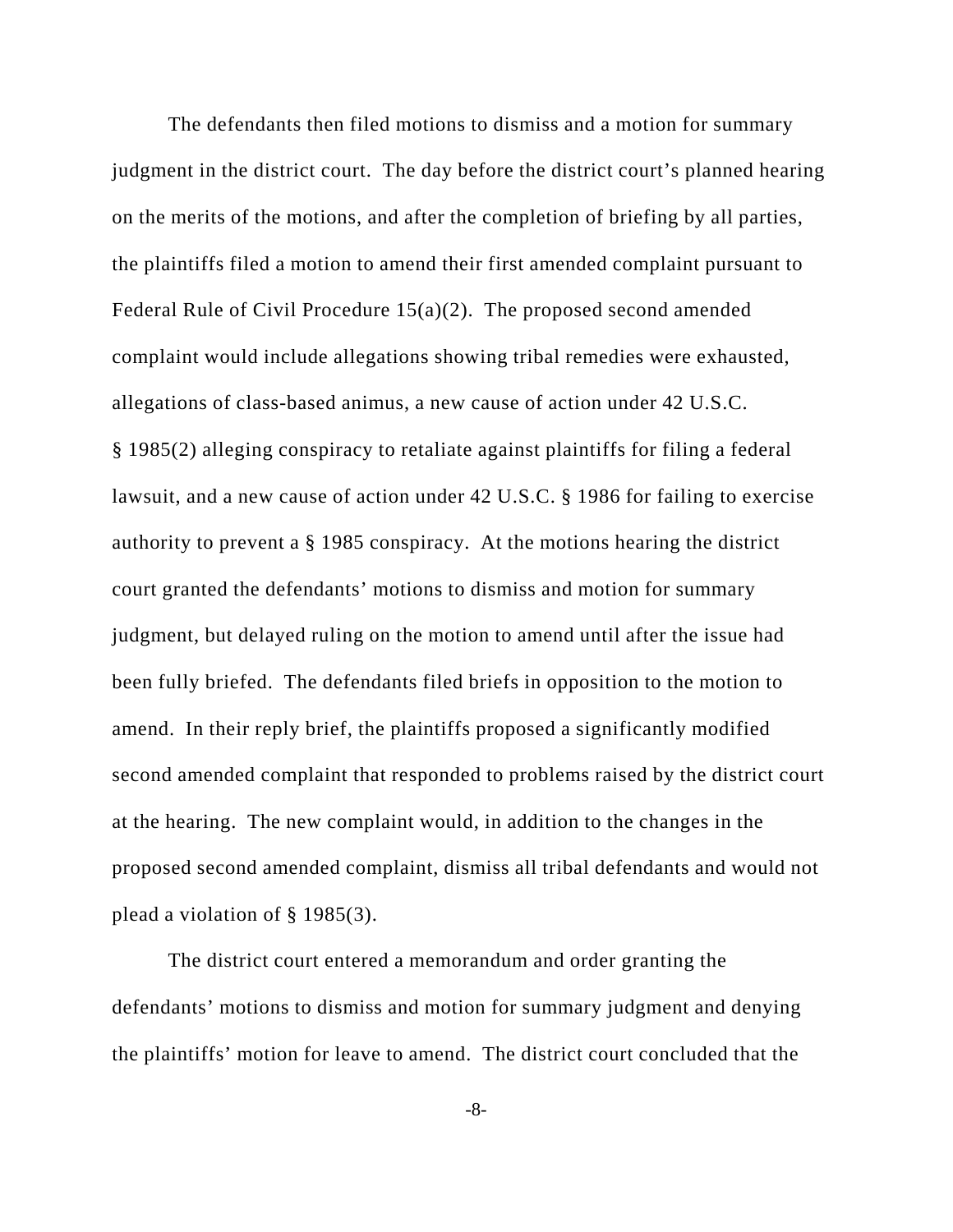case presented an intra-tribal dispute and, with the exception of Count 8, it did not have subject matter jurisdiction over the claims. The district court also found that plaintiffs did not allege class-based animus as required by § 1985(3) and therefore dismissed Count 8 in its entirety. The court went on to note that Counts 1, 2, and 8 should be dismissed on the basis of tribal sovereign immunity. It also determined the IRA is not triggered absent a tribal request. In dismissing the motion to amend, the district court concluded it was untimely and appeared to be an attempt to avoid the court's prior rulings and arguments raised by the defendants.

The plaintiffs appealed the district court's decision to the Federal Circuit. The Federal Circuit examined its jurisdiction over the appeal. *Wopsock*, 454 F.3d at 1331. In so doing, it noted that it has jurisdiction over appeals when the district court's jurisdiction is based, at least in part, on the Little Tucker Act. *Id*. The Little Tucker Act, 28 U.S.C. § 1491, waives sovereign immunity for certain actions for monetary relief against the United States, but does not itself create a substantive right. *Wopsock*, 454 F.3d at 1331. Therefore, for the Little Tucker Act to apply, and Federal Circuit jurisdiction to attach, a court must determine whether the substantive law can be fairly interpreted as mandating compensation by the Federal Government. *Id*.

The Federal Circuit determined that none of the statutes pleaded by the plaintiffs mandated compensation by the federal government for the claimed

-9-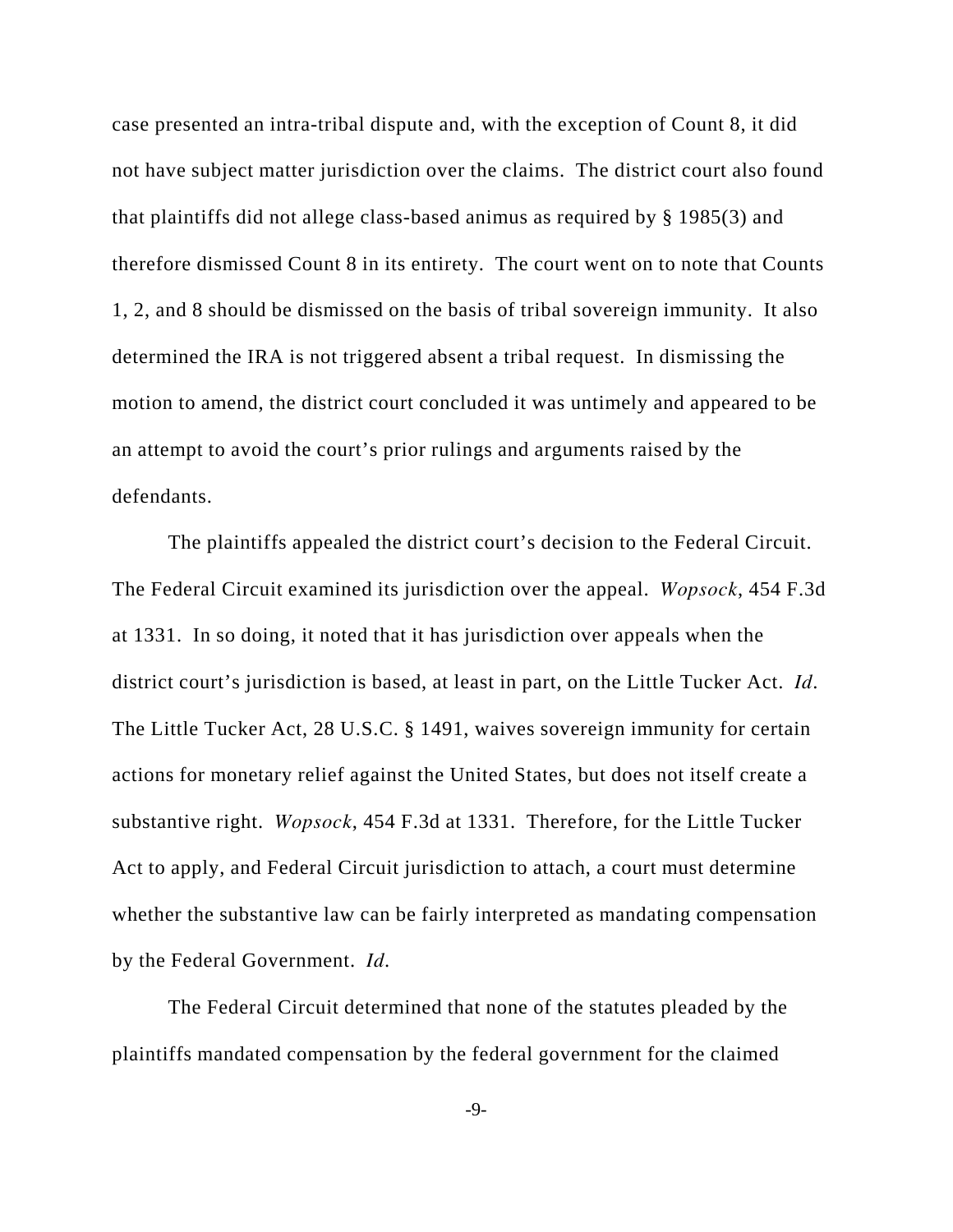injuries. *Wopsock*, 454 F.3d at 1332-33. In particular, it held the IRA does not grant the Secretary a comprehensive managerial role, but only requires her to call and hold an election after receipt of a tribal request. *Id*. at 1332. Thus, the Federal Circuit determined that no money-mandating statute was pleaded by the plaintiffs and directed the appeal be transferred to this court. *Id*. at 1333-34.

## **III. Discussion**

The plaintiffs challenge the dismissal of Counts 1, 2, 3, 4 and 8. At oral argument the plaintiffs' counsel acknowledged they were not pursuing Counts 5 and 6 in this appeal. Counsel further conceded that Count 7, the *Bivens* claim, was not viable in light of the Supreme Court's recent decision in *Wilkie v. Robbins*, 127 S. Ct. 2588 (2007). The plaintiffs also appeal the district court's denial of the motion to amend the complaint.

## *A. Claims against the tribal defendants under the IRA (Counts 1 and 2)*

The tribal defendants claim Counts 1 and 2 must be dismissed for lack of jurisdiction over the tribal defendants in their official capacity. "Due to their sovereign status, suits against tribes or tribal officials in their official capacity are barred in the absence of an unequivocally expressed waiver by the tribe or abrogation by Congress." *Dry v. United States*, 235 F.3d 1249, 1253 (10th Cir. 2000) (quotation omitted). Congressional waivers of tribal sovereign immunity must be unequivocally expressed. *Osage Tribal Council ex rel. Osage Tribe of*

-10-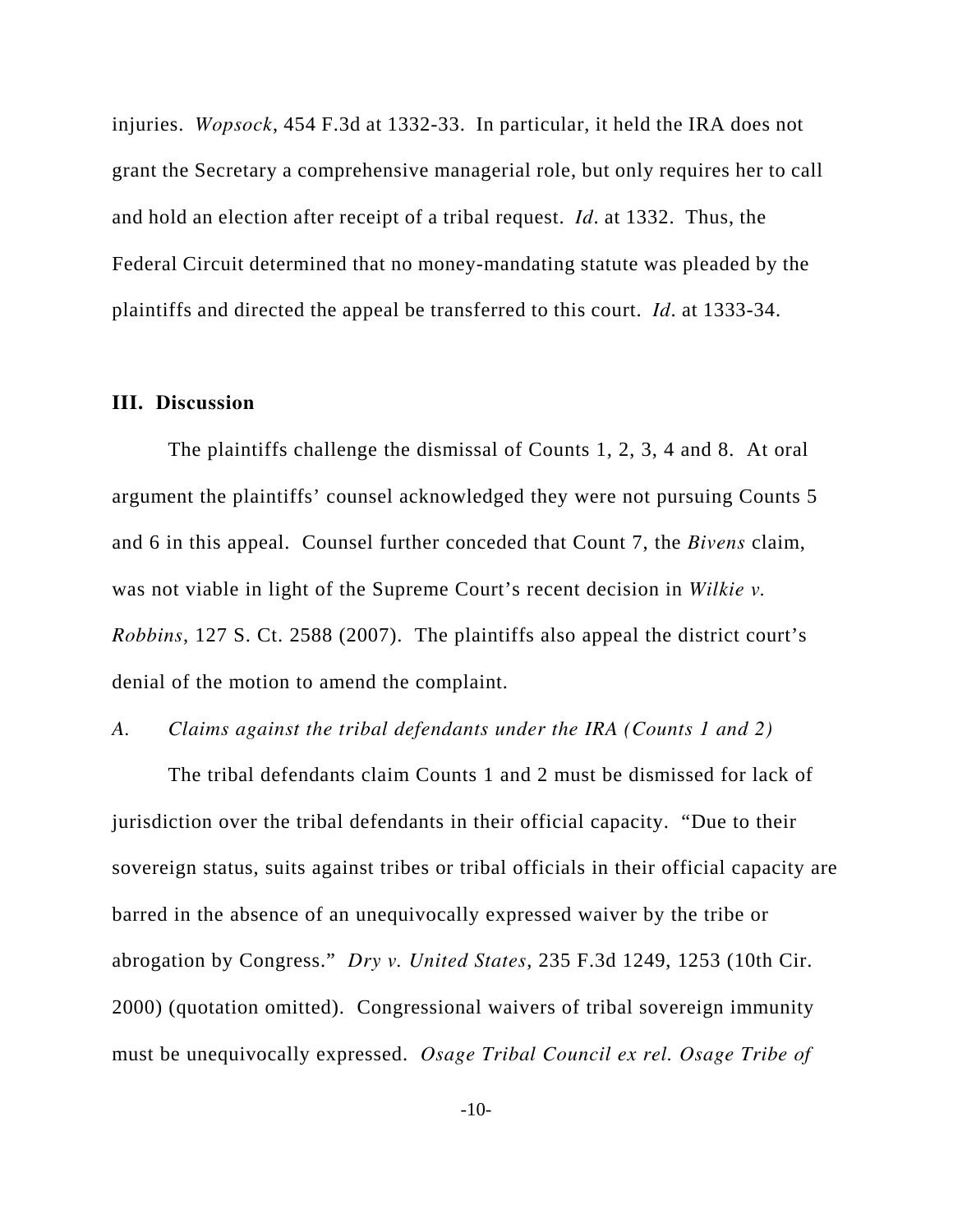*Indians v. United States Dept. of Labor*, 187 F.3d 1174, 1181 (10th Cir. 1999). "We review de novo the legal question of when a party can assert sovereign immunity." *Sac and Fox Nation v. Hanson*, 47 F.3d 1061, 1063 (10th Cir. 1995).

Here, the plaintiffs have not argued that the tribal defendants waived their sovereign immunity. Neither do they point to language in the IRA abrogating a tribe's immunity from suit. The plaintiffs instead contend their suit is not barred by tribal sovereign immunity because Counts 1 and 2 were brought against the individual tribal officials and tribal officials are not protected by sovereign immunity when acting outside the scope of the authority bestowed on them by the tribe. *See Tenneco Oil Co. v. Sac and Fox Tribe of Indians*, 725 F.2d 572, 574 (10th Cir. 1984) (per curiam).

This court, however, has held that where "the relief requested by [i]ndividual [p]laintiffs, concerning rights to vote in future tribal elections and hold tribal office, if granted, would run against the Tribe itself, the Tribe's sovereign immunity protects these defendants in their official capacities." *Fletcher v. United States*, 116 F.3d 1315, 1324 (10th Cir. 1997). In *Fletcher*, the plaintiffs brought suit in federal district court alleging that restrictions on the right to vote in tribal elections violated the Due Process Clause of the Fifth Amendment and Title II of the Civil Rights Act of 1968. *Id*. at 1320. Although the Tribe itself was not a named party to the suit, the plaintiffs did name various tribal officials in their official capacities and sought declaratory relief. This court

-11-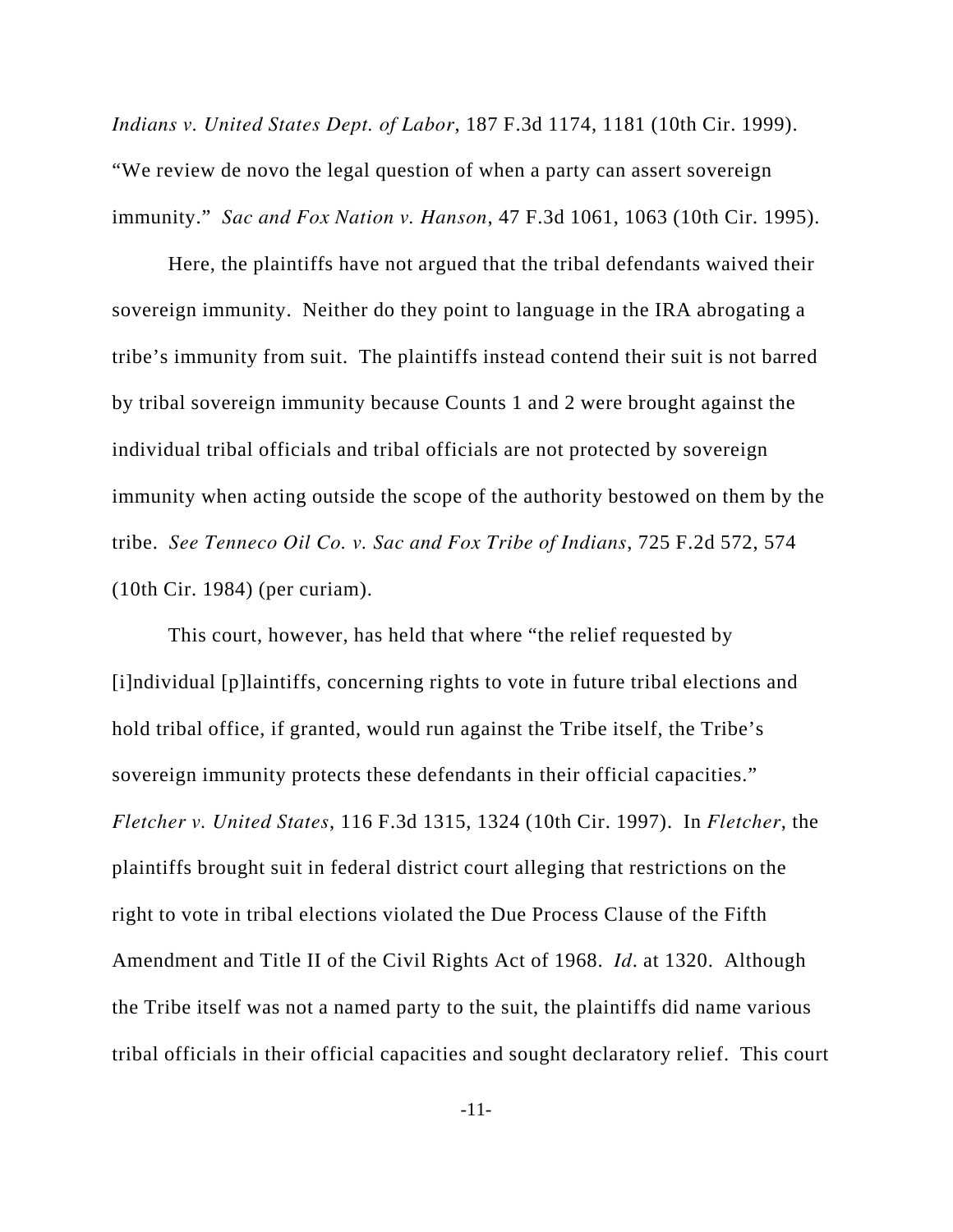held that because the relief sought, if granted, would run against the Tribe itself, the "[t]ribal [d]efendants were entitled to sovereign immunity as far as the official capacity claims, unless there is an unequivocally expressed waiver either by the Tribe or abrogation by Congress." *Id*. at 1324.

"Indian tribes are distinct, independent political communities, retaining their original natural rights in matters of local self-government. Although no longer possessed of the full attributes of sovereignty, they remain a separate people, with the power of regulating their internal and social relations." *Santa Clara Pueblo v. Martinez*, 436 U.S. 49, 55 (1978) (quotations and citations omitted). Here, despite naming the tribal defendants in their official capacity, the plaintiffs ask for relief that would run against the Tribe itself. *See Fletcher*, 116 F.3d at 1324. They request a permanent injunction prohibiting the tribal defendants from recognizing the results of the tribal election from which Wopsock and Duncan were excluded and prohibiting future elections that would take place under the ordinances. They also request an order directing the tribal defendants to accept the recall petition of Natchees and prohibiting the tribal defendants from relying on Ordinance 03-004. The relief sought by the plaintiffs would, if granted, impact the right to hold tribal office and the governing of the Tribe itself. Accordingly, the tribal defendants are entitled to sovereign immunity for the claims against them in their official capacities and we affirm the dismissal of Counts 1 and 2 for lack of jurisdiction.

-12-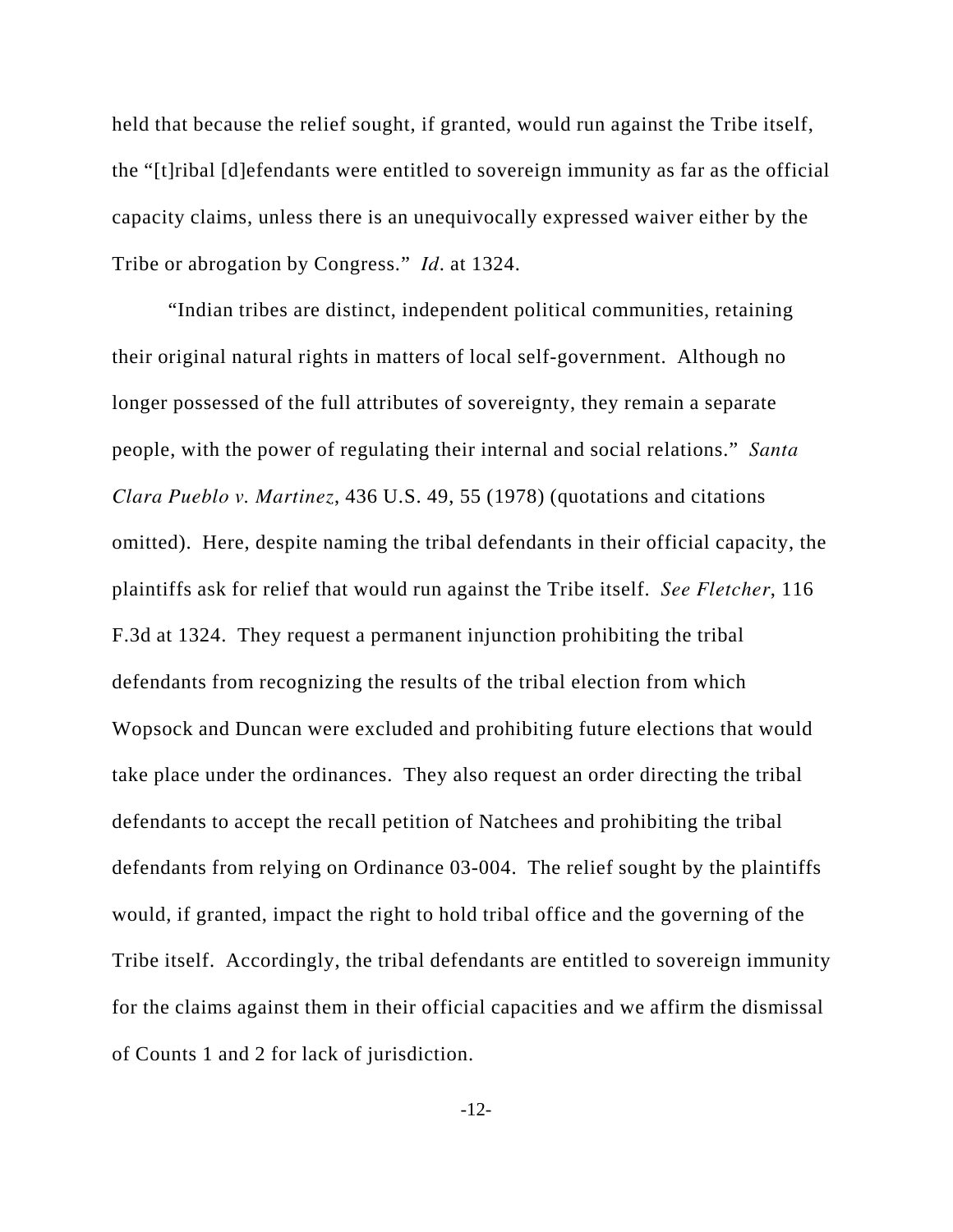*B. Claims against the federal defendants under the IRA (Counts 3 and 4)*

"It is axiomatic that the United States may not be sued without its consent and that the existence of consent is a prerequisite for jurisdiction." *Nero v. Cherokee Nation of Okla.*, 892 F.2d 1457, 1463 (10th Cir. 1989) (quoting *United States v. Mitchell*, 463 U.S. 206, 212 (1983)) (alterations omitted). Such consent "cannot be implied but must be unequivocally expressed." *United States v. Mitchell*, 445 U.S. 535, 538 (1980) (quotation omitted). It is the terms of the United States' consent that define this court's jurisdiction to entertain any suit. *Id.* The federal defendants argue the district court's dismissal of Counts 3 and 4, brought against them in their official capacity, must be affirmed for lack of jurisdiction because neither the IRA's nor the Administrative Procedure Act's (APA) waivers of sovereign immunity apply here.

Subsection (d) of the IRA places affirmative duties on the Secretary to approve or disapprove tribal constitutions or amendments and contains a waiver of sovereign immunity. 25 U.S.C. § 476(d). The federal defendants, however, contend that this waiver is not triggered absent a tribal request for a Secretarial election. Because a request did not occur here, the federal defendants argue, the IRA's waiver of sovereign immunity cannot apply.

The IRA provides a mechanism for Indian tribes to adopt or revoke constitutions, bylaws or amendments. 25 U.S.C. § 476(a)-(b). These provisions are adopted by a tribe through a tribal election held under the auspices of

-13-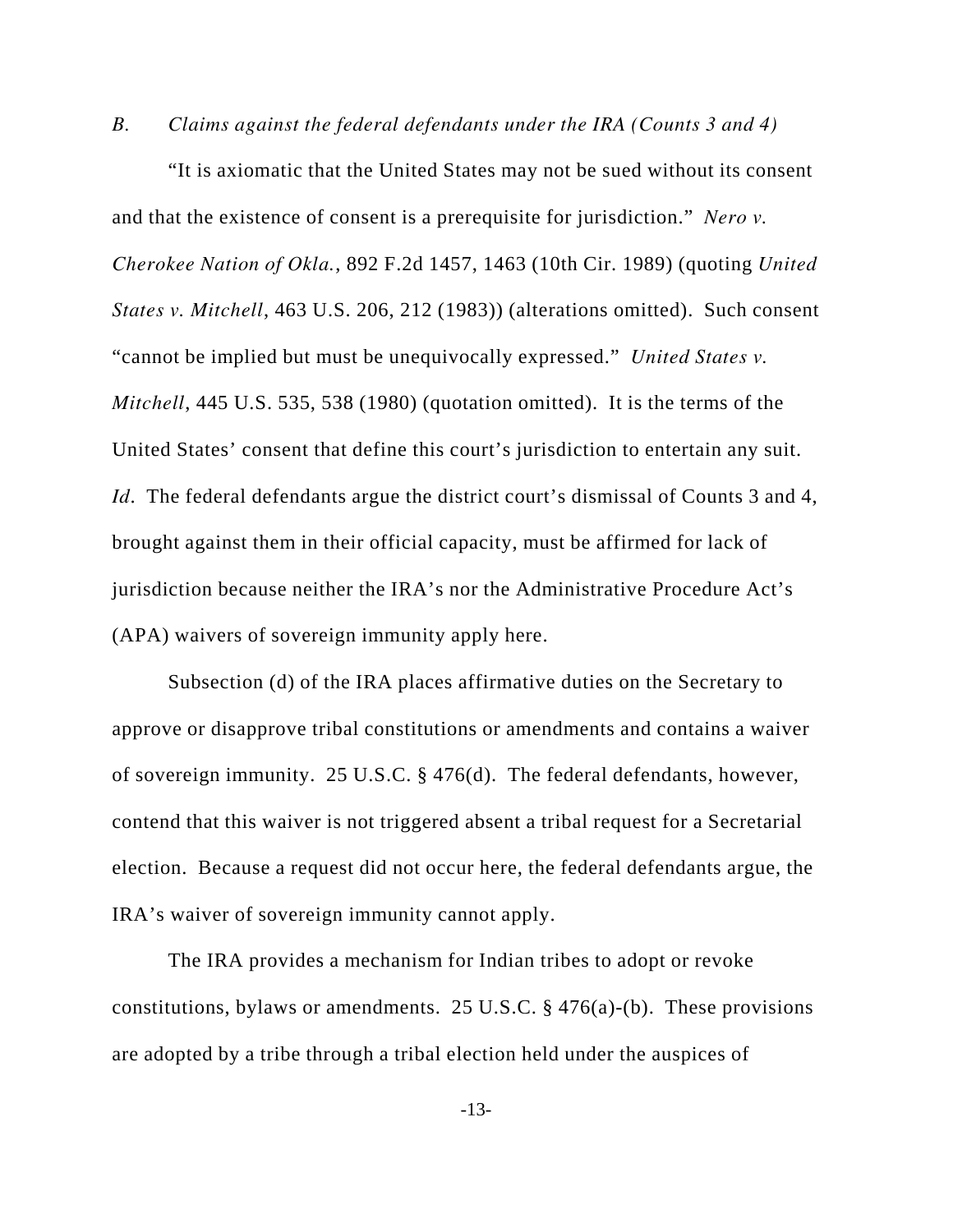subsection (a), which requires a special election authorized and called by the Secretary. Subsection (c) provides the only requirements under which the

Secretary must call an election, thereby triggering subsection (a):

(1) The Secretary shall call and hold an election as required by subsection (a) of this section—

(A) within one hundred and eighty days *after the receipt of a tribal request* for an election to ratify a proposed constitution and bylaws, or to revoke such constitution and bylaws; or

(B) within ninety days *after receipt of a tribal request* for election to ratify an amendment to the constitution and bylaws.

25 U.S.C. § 476(c)(1) (emphasis added). It is undisputed that the Ute Tribe did not submit a tribal request that would meet the requirements of subsection (c) and therefore the Secretary was not obligated to call a subsection (a) election.

Subsection (d) requires the Secretary to approve or disapprove the constitution, bylaws, or amendments adopted by a tribe under subsection (a). 25 U.S.C. § 476(d)(1) ("If an election called under subsection (a) of this section results in the adoption by the tribe of the proposed constitution and bylaws or amendments thereto, the Secretary shall approve the constitution and bylaws or amendments thereto within forty-five days after the election. . . ."). The provisions of subsection (d) placing an affirmative duty on the Secretary, however, are only triggered after a tribal request and the holding of a Secretarial election pursuant to § 476(a). *See Shakopee Mdewakanton Sioux (Dakota)*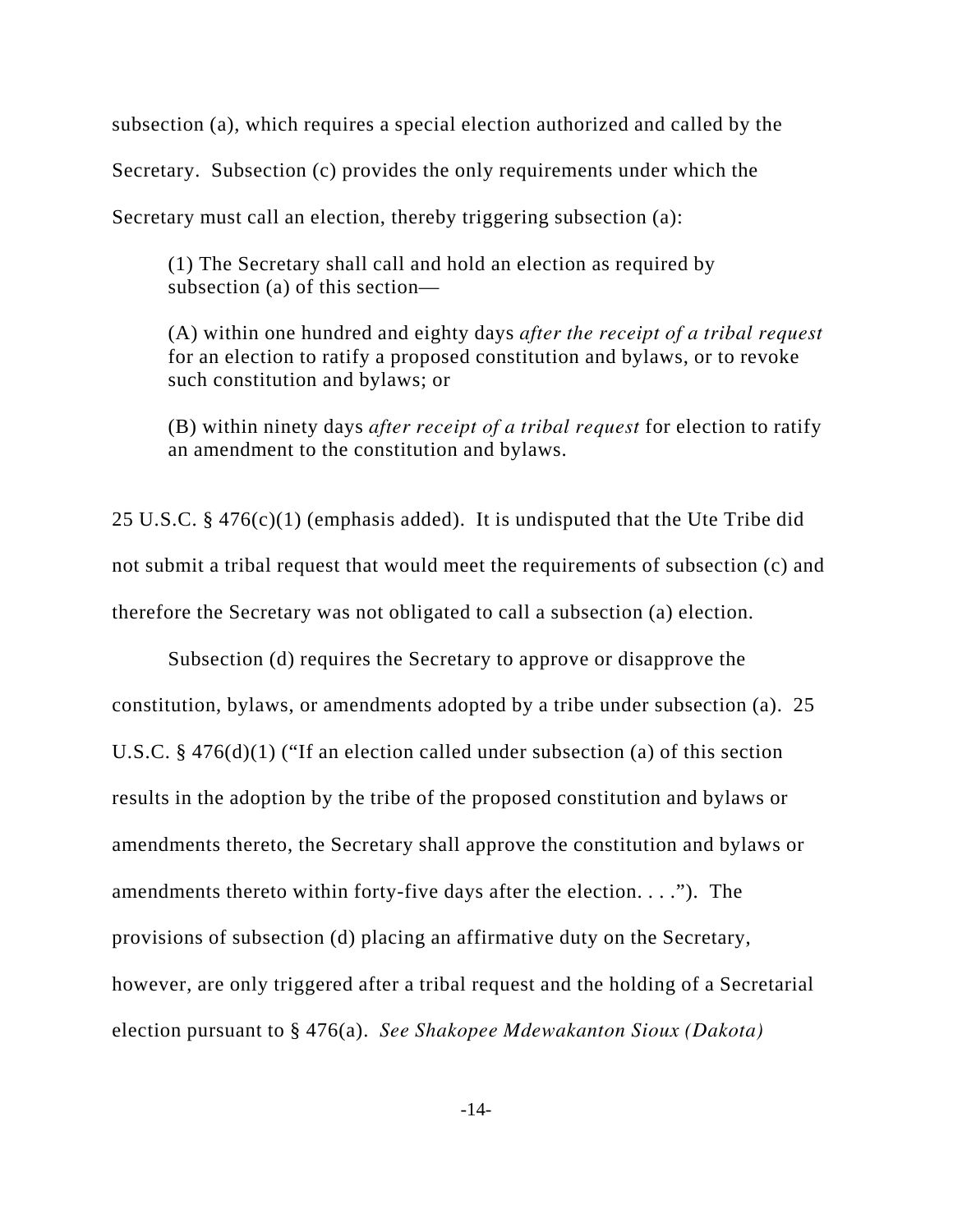*Community v. Babbitt*, 906 F. Supp. 513, 522 (D. Minn. 1995) ("[T]he provisions of § 476(d) do not apply until an election satisfies the conditions of  $§$  476(a)(1)."). Because there was no tribal request or subsection (a) election held here, the provisions of subsection (d) do not apply and the Secretary had no duty to act.7 *See Wopsock*, 454 F.3d at 1332 ("[T]he IRA does not grant the Secretary a comprehensive managerial role; rather, it simply requires the Secretary to call and hold an election after the receipt of a tribal request." (quotations and alteration omitted)). As a result, the waiver of sovereign immunity provided for in the IRA to enforce the provisions of the act does not apply to the claims presented here.

This result is consistent with the purpose of the IRA. "The overriding purpose of [the IRA] was to establish machinery whereby Indian tribes would be able to assume a greater degree of self-government." *Mancari*, 417 U.S. at 542. In particular, in enacting the IRA "Congress was seeking to modify the then-existing situation whereby the primarily non-Indian-staffed BIA had plenary control, for all practical purposes, over the lives and destinies of the federally recognized Indian tribes." *Id*. The legislative history of 1988 amendments to the

<sup>&</sup>lt;sup>7</sup>This result comports with the available case law. The plaintiffs point to only one case where a court proceeded to the merits of an IRA claim absent a tribal request for a Secretarial election. *Williamson-Edwards v. Babbitt*, 1998 U.S. Dist. Lexis 9241 (W.D. Mich. 1998). That opinion, however, never considered whether a tribal request was a necessary prerequisite to the IRA's applicability and we decline to follow its lead.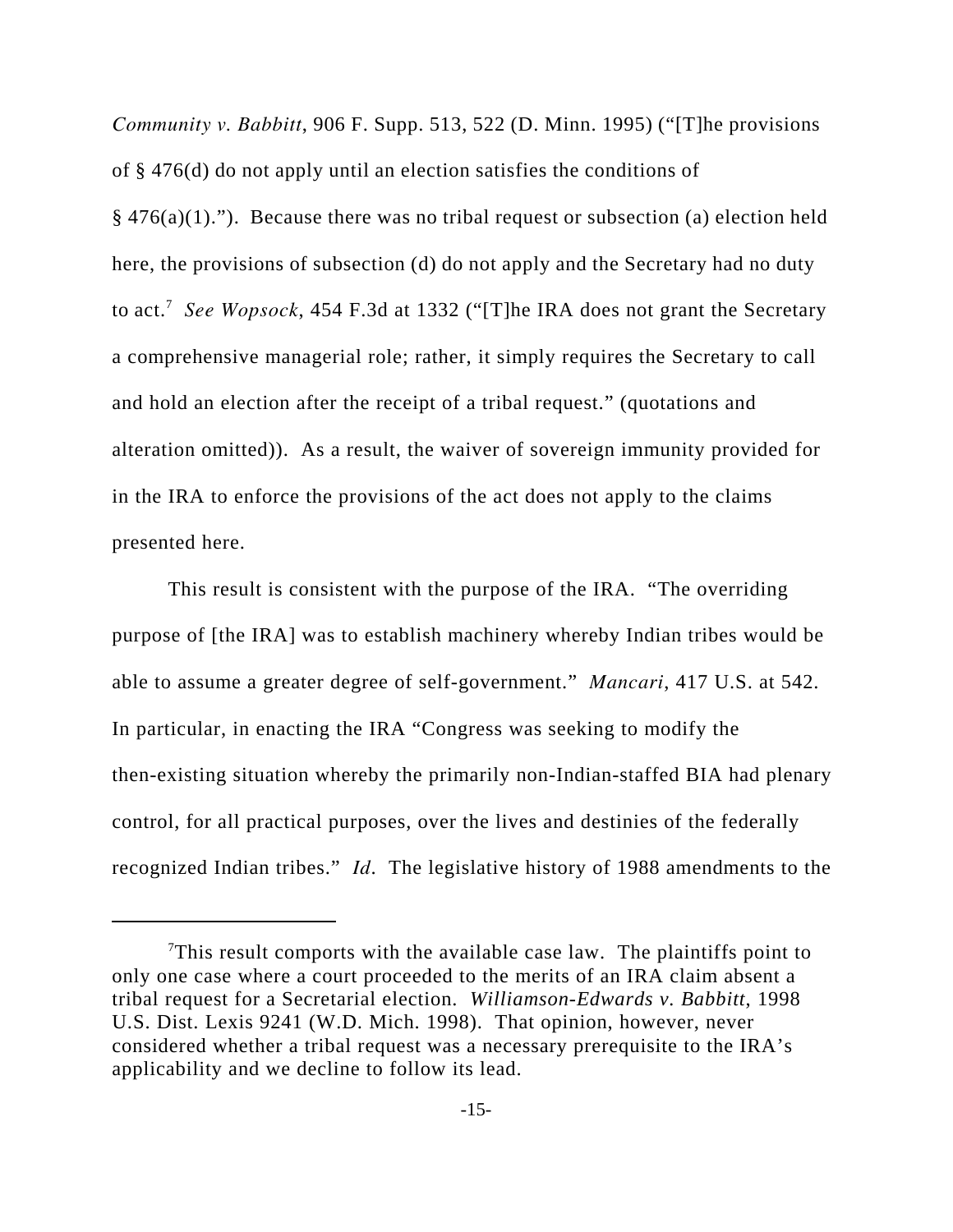Act further support the conclusion that the IRA was passed to further tribal sovereignty and not to serve as a mechanism for BIA control over tribal affairs. S. Rep. 100-577 (1988), at 2 (1988), *as reprinted in* 1988 U.S.C.C.A.N. 3908, 3909 (explaining the amendments limited the Secretary's discretion in disapproving tribally approved amendments). We therefore hold the IRA's waiver of sovereign immunity does not apply absent a tribal request for a Secretarial election.

Neither does the APA provide a waiver of sovereign immunity in this case. The agency's actions cannot meet the requirements for the APA's definition of "agency action unlawfully withheld." 5 U.S.C. § 706(1). "[A] claim under § 706(1) can proceed only where a plaintiff asserts that an agency failed to take a *discrete* agency action that it is *required to take*." *Norton v. S. Utah Wilderness Alliance*, 542 U.S. 55, 64 (2004). The IRA does not require the Secretary to act absent a tribal request. As a result, the federal government has not consented to this suit and we must dismiss Counts 3 and 4 for lack of jurisdiction.

*C. Claim against Mills, Nordwall, Jurrius, Hammer and the tribal defendants for conspiracy to violate the plaintiffs' civil rights (Count 8)*

The plaintiffs' eighth cause of action alleged a conspiracy to violate their civil rights in violation of 42 U.S.C. § 1985(3). The district court dismissed the claim because the Plaintiffs had failed to allege the defendants were motivated by "some racial, or perhaps otherwise class-based, invidiously discriminatory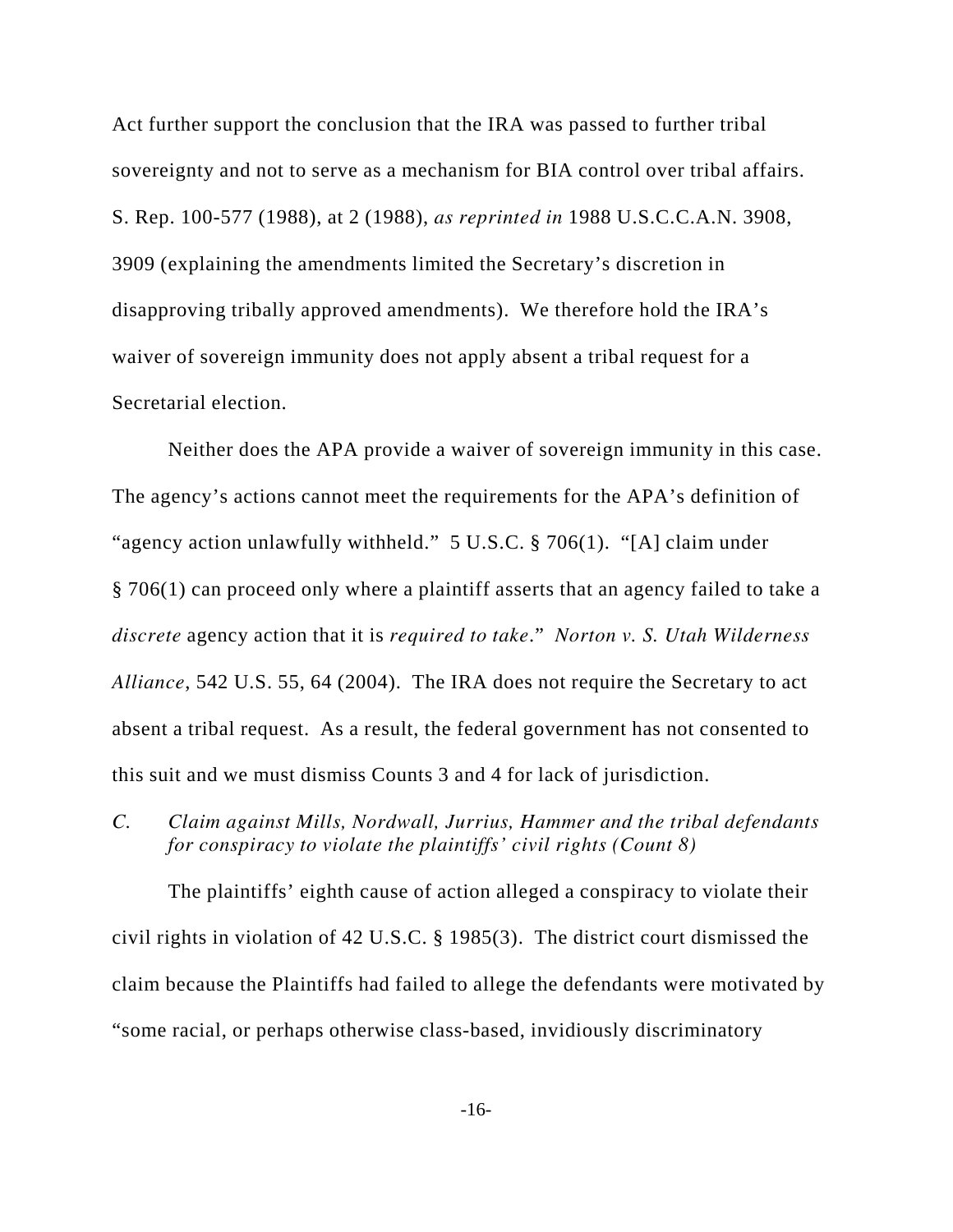animus." *Griffin v. Breckenridge*, 403 U.S. 88, 102 (1971); *see also Tilton v. Richardson*, 6 F.3d 683, 686 (10th Cir. 1993) ("[T]he other 'class-based animus' language of this requirement has been narrowly construed and does not, for example, reach conspiracies motivated by an economic or commercial bias.").

On appeal, the plaintiffs do not pursue their  $\S 1985(3)$  claim.<sup>8</sup> Rather, the plaintiffs contend that even though their complaint did not expressly reference 42 U.S.C. § 1985(2) or 42 U.S.C. § 1986, the facts alleged in the complaint were sufficient to state a claim under both provisions. Section 1985(2) provides a damages remedy for conspiracies to retaliate against an individual for attending or testifying in a federal court proceeding. Section 1986 provides a damages remedy against any person with knowledge of a § 1985 conspiracy who fails to take action to prevent the harm.

The defendants argue the plaintiffs are barred from raising this argument before this court because it was not raised before the district court as a reason the defendants' Rule 12(b)(6) motion should be denied. The plaintiffs respond that their citation to § 1985(2), in their response to the federal defendants' motion to

<sup>&</sup>lt;sup>8</sup>In a footnote, the plaintiffs briefly state they have shown class-based animus sufficient to meet the 42 U.S.C. § 1985(3) pleading requirements. They acknowledge, however, that their pleading does not meet the extremely high bar this court has set for pleading non-racially based animus under § 1985(3). *Tilton v. Richardson*, 6 F.3d 683, 686 (10th Cir. 1993). Because the plaintiffs do not fully address the issue on appeal, but rather purport to preserve the issue for review in the Supreme Court, this court need not consider the issue. *United States v. Karam*, 496 F.3d 1157, 1162 n.2 (10th Cir. 2007).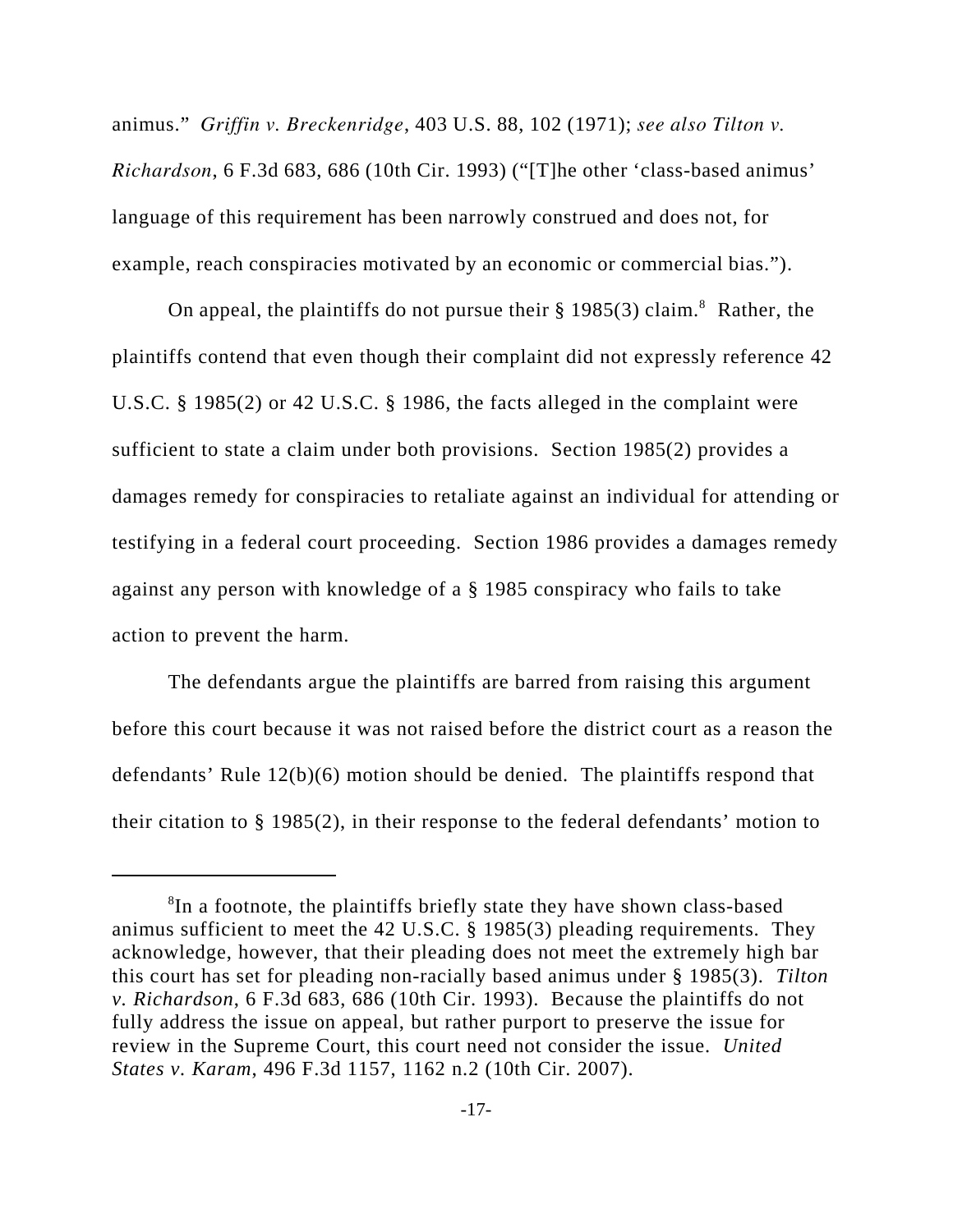dismiss, provided adequate notice to the district court and to the defendants of their claim under that statute. We disagree. In a footnote of their brief before the district court, the plaintiffs explain that the firing of Wopsock and Duncan was a result of their involvement in the 2003 suit and that Kochamp appeared to have been dismissed as a result of her involvement in this action. They state that these actions suggest a § 1985(2) conspiracy. The plaintiffs go on to mention, however, that "in the event the Court denies the Motions on file herein, the First Amended Complaint will be amended to allege a 42 U.S.C. § 1985(2) violation." This footnote cannot be said to constitute an argument that the first amended complaint pled a claim under § 1985(2). To the contrary, it suggests that the plaintiffs believed the first amended complaint needed to be amended in order to allege a violation of § 1985(2).<sup>9</sup> The footnote, therefore, could not have provided notice to the district court that it should have considered this argument when ruling on the motion to dismiss and we conclude this argument was raised for the first time on appeal. Further, the plaintiffs provide no citation to the record where they raised, before the district court, the argument that the complaint stated a claim under § 1986. Neither did our review of the record demonstrate that such an argument was raised before this appeal.

<sup>&</sup>lt;sup>9</sup>The plaintiffs filed a motion to amend their complaint to allege 42 U.S.C. § 1985(2) and 42 U.S.C. § 1986 claims the day before the hearing on the motions to dismiss and motion for summary judgment. This further demonstrates that the district court would not have been on notice that the defendants believed their first amended complaint could be read to assert a claim under those statutes.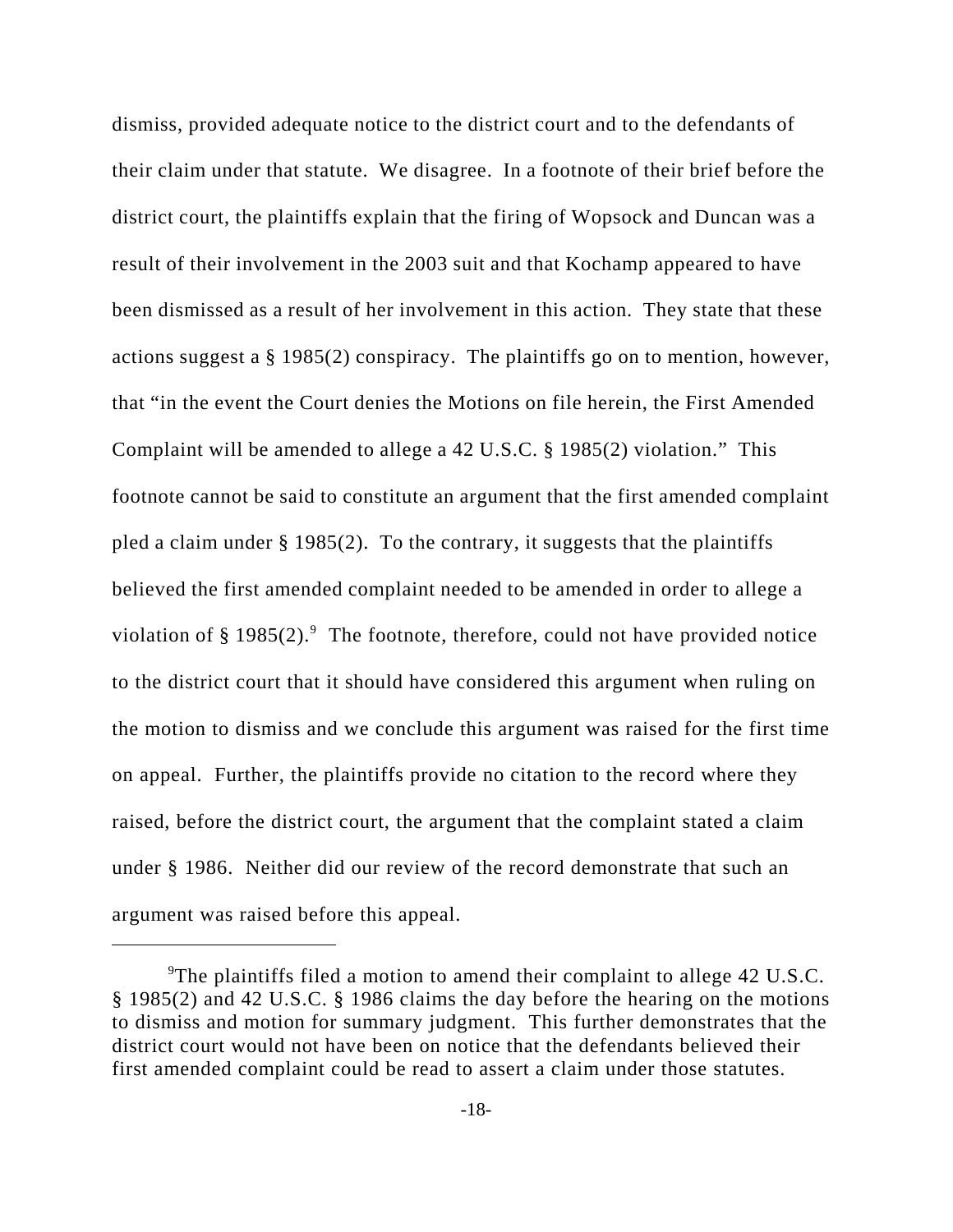"We have repeatedly held that absent extraordinary circumstances, we do not consider arguments raised for the first time on appeal." *Hill v. Kan. Gas Serv. Co.*, 323 F.3d 858, 866 (10th Cir. 2003) (quotation omitted). No extraordinary circumstances are present here and we therefore refuse to consider this argument. The district court's dismissal of Count 8 is therefore affirmed.

#### *D. Motion to Amend*

The plaintiffs appeal the district court's denial of their Rule  $15(a)(2)$ motion to amend their complaint. Fed. R. Civ. P.  $15(a)(2)$ .<sup>10</sup> The plaintiffs' complaint was filed on July 22, 2004. The first amended complaint was filed on August 3, 2004. The motion to amend the complaint a second time was filed on April 4, 2005, approximately eight months after the first two complaints were filed. The plaintiffs proposed a modified second amended complaint in their April 29, 2005, reply brief in support of their motion to amend. In reaching its decision, the district court determined that the facts supporting the amended claims were known to the plaintiffs at the time they filed their earlier complaints, the amended complaints were an attempt to avoid the court's prior rulings and the arguments raised by the defendants, and the plaintiffs had provided no explanation regarding the delay in moving to amend. As a result, the district court found the plaintiffs' motion was untimely and denied the motion to amend.

<sup>&</sup>lt;sup>10</sup>The district court's permission was required for the plaintiffs to amend their complaint under Rule  $15(a)(2)$  because they had previously amended the complaint as a matter of course pursuant to Rule  $15(a)(1)$ .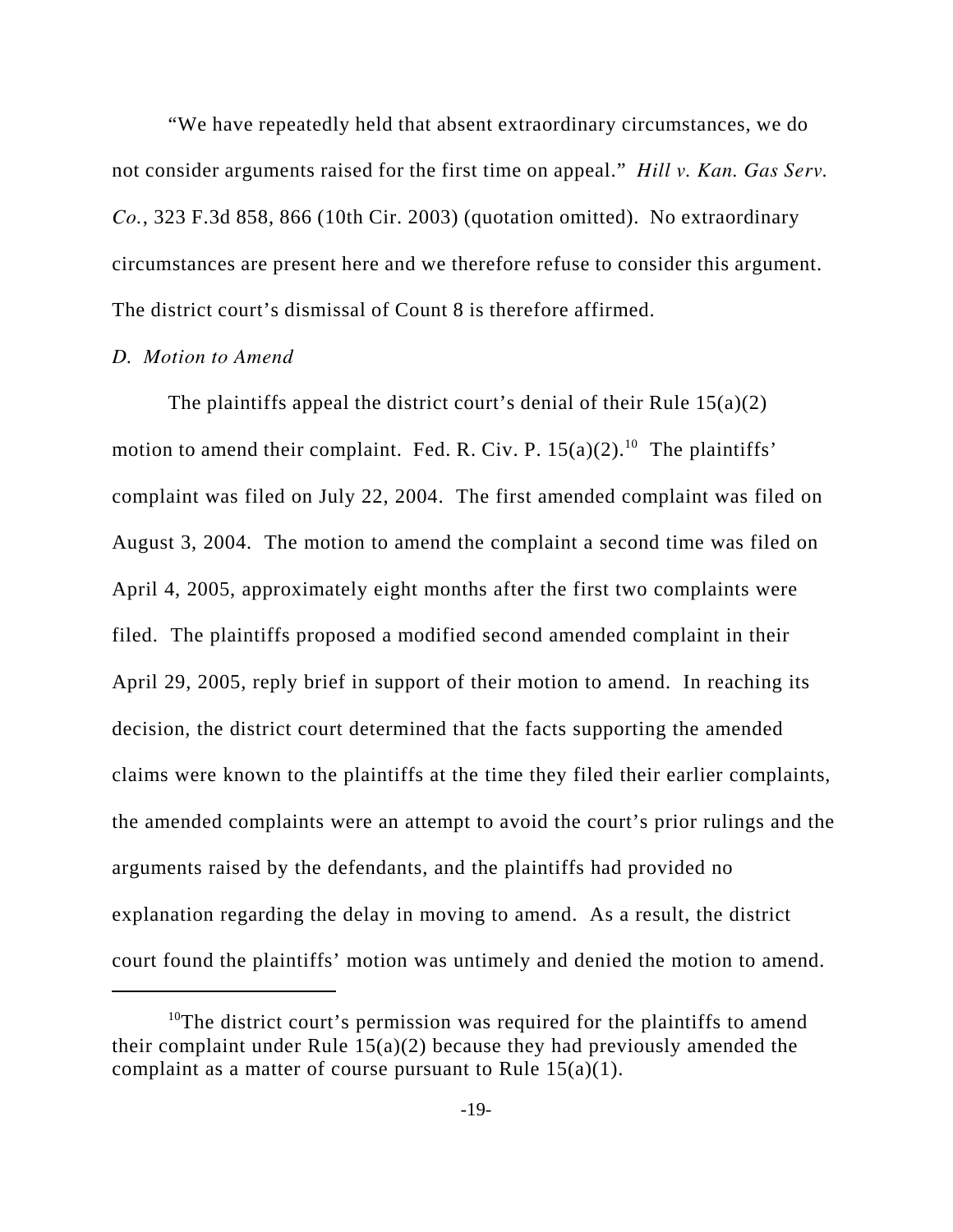When a party moves to amend its pleading, Rule 15 instructs that "[t]he court should freely give leave when justice so requires." Fed. R. Civ. P. 15(a)(2). This court reviews a district court's denial of a motion to amend the complaint for an abuse of discretion. *Zenith Radio Corp. v. Hazeltine Research, Inc*., 401 U.S. 321, 330 (1971). Untimeliness alone constitutes a sufficient reason to deny leave to amend, especially when the party filing the motion has no adequate explanation for the delay. *Pallottino v. City of Rio Rancho*, 31 F.3d 1023, 1027 (10th Cir. 1994). It is not necessary to show prejudice to the opposing party. *First City Bank v. Air Capitol Aircraft Sales, Inc.*, 820 F.2d 1127, 1133 (10th Cir. 1987).

Furthermore,

[c]ourts will properly deny a motion to amend when it appears that the plaintiff is using Rule 15 to make the complaint a moving target, to salvage a lost case by untimely suggestion of new theories of recovery, to present theories seriatim in an effort to avoid dismissal, or to knowingly delay raising an issue until the eve of trial.

*Minter v. Prime Equip. Co.*, 451 F.3d 1196, 1206 (10th Cir. 2006) (alterations, quotations and citations omitted).

The district court did not abuse its discretion in denying the motion to amend. The plaintiffs waited eight months after filing their first amended complaint before seeking permission to amend a second time. They responded to the defendants' motions for dismissal and summary judgment on the merits and did not file their motion to amend until approximately four months after the defendants' motions were filed and after the defendants' reply briefs were filed.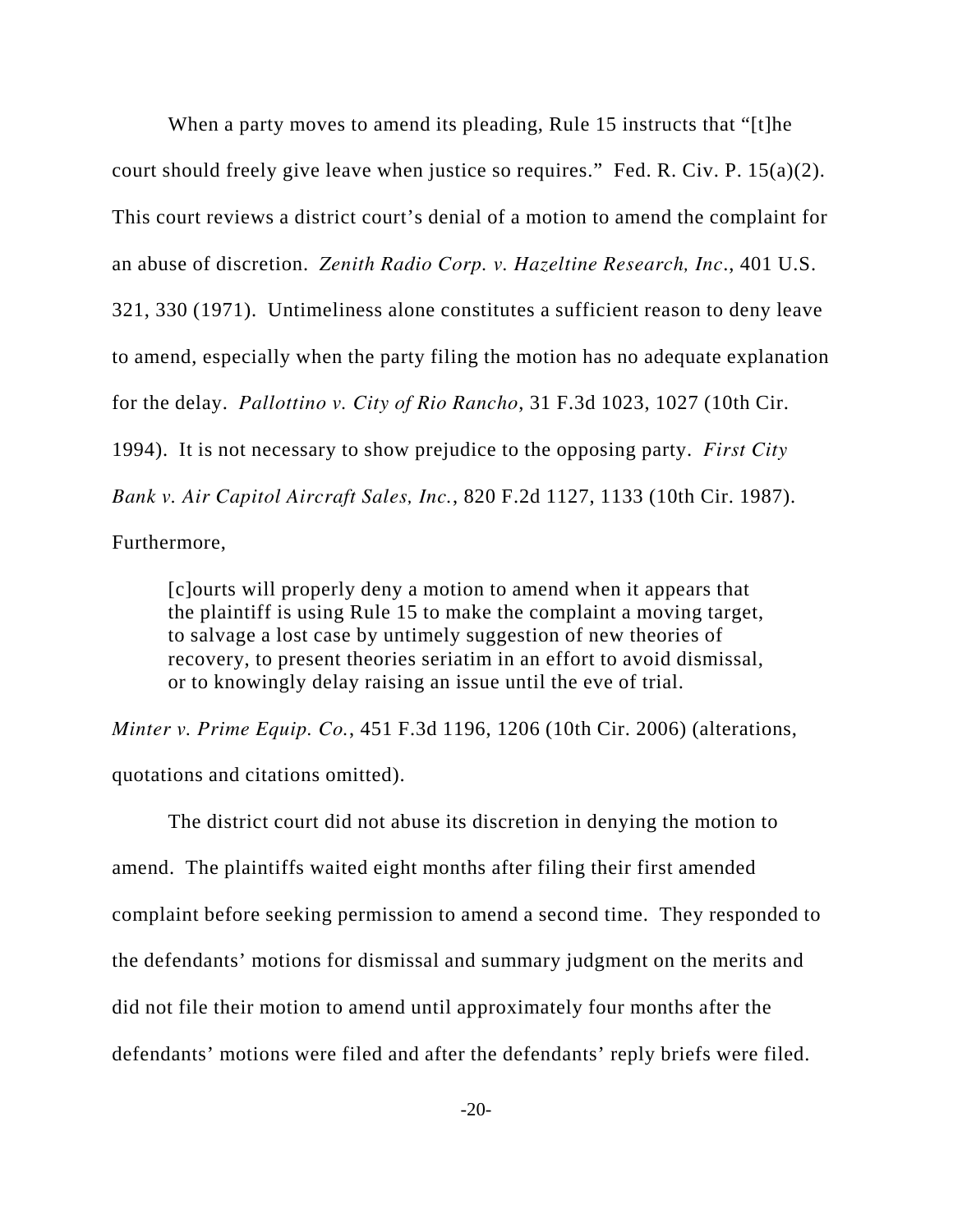The plaintiffs have never provided an explanation for this delay. In addition, the plaintiffs attached a modified second proposed amended complaint to their reply brief in support of their motion to amend. That new proposed complaint sought to address the problems raised by the district court when it granted the plaintiffs' motions to dismiss and motion for summary judgment. It came after the defendants' had raised objections to the proposed second amended complaint in their briefing in opposition to the motion to amend.

Given such actions by the plaintiffs, the district court did not abuse its discretion in concluding that the plaintiffs were using Rule 15 inappropriately to respond to arguments raised by the court and the defendants. *See Pallottino*, 31 F.3d at 1027 ("Much of the value of summary judgment procedure in the cases for which it is appropriate would be dissipated if a party were free to rely on one theory in an attempt to defeat a motion for summary judgment and then, should that theory prove unsound, come back along thereafter and fight on the basis of some other theory." (alteration omitted)). We therefore affirm the district court's denial of the plaintiffs' motion to amend.